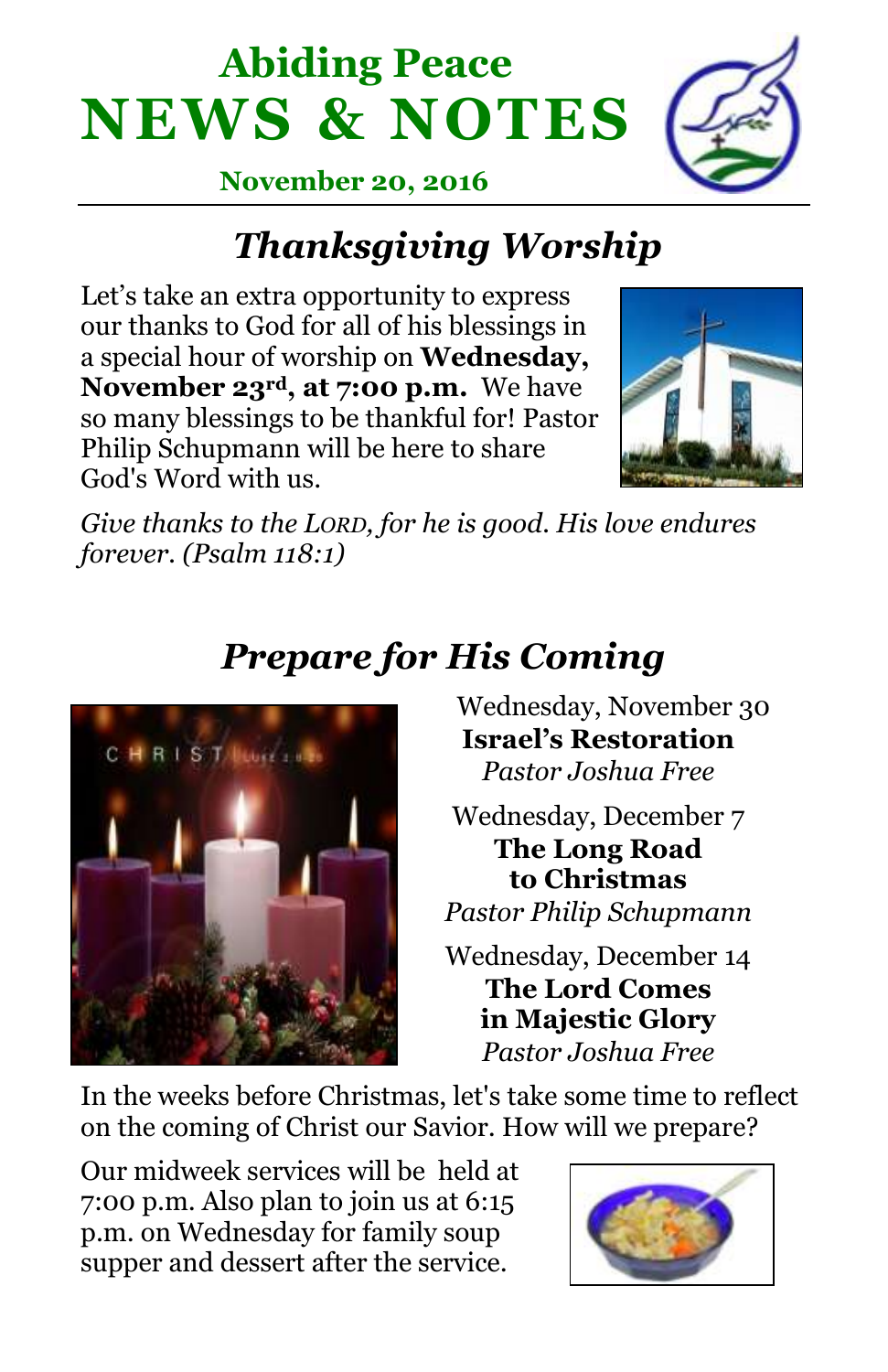#### *Church Decorating*



We will be decorating the church – inside and out – for Christmas on **Saturday, December 3rd**, beginning at 9:00 a.m. Let's beautify our worship space together.

#### *Advent Tea*

Ladies of Abiding Peace, mark your calendars for this year's

Advent Tea on **Sunday, December 4th@ 3:00 p.m.** 

We encourage all of you to attend, invite others, and reflect on Christ's coming during this hustle and bustle season!

Questions? Please contact Kim Bruemmer or Ruth Buck.



### *Ladies Christmas Party*

All Abiding Peace ladies are invited to a Christmas party and



White Elephant Gift Exchange on **Thursday, December 8th, @ 5:00 p.m.** at Port Edwards Restaurant in Algonquin. There will be a freewill offering to defray the cost of the meal.

We will also reveal our Prayer Partners and select new ones for the coming year. You are welcome to

participate in the White Elephant gifts or just come and share the Christmas cheer! Please sign up in the entryway.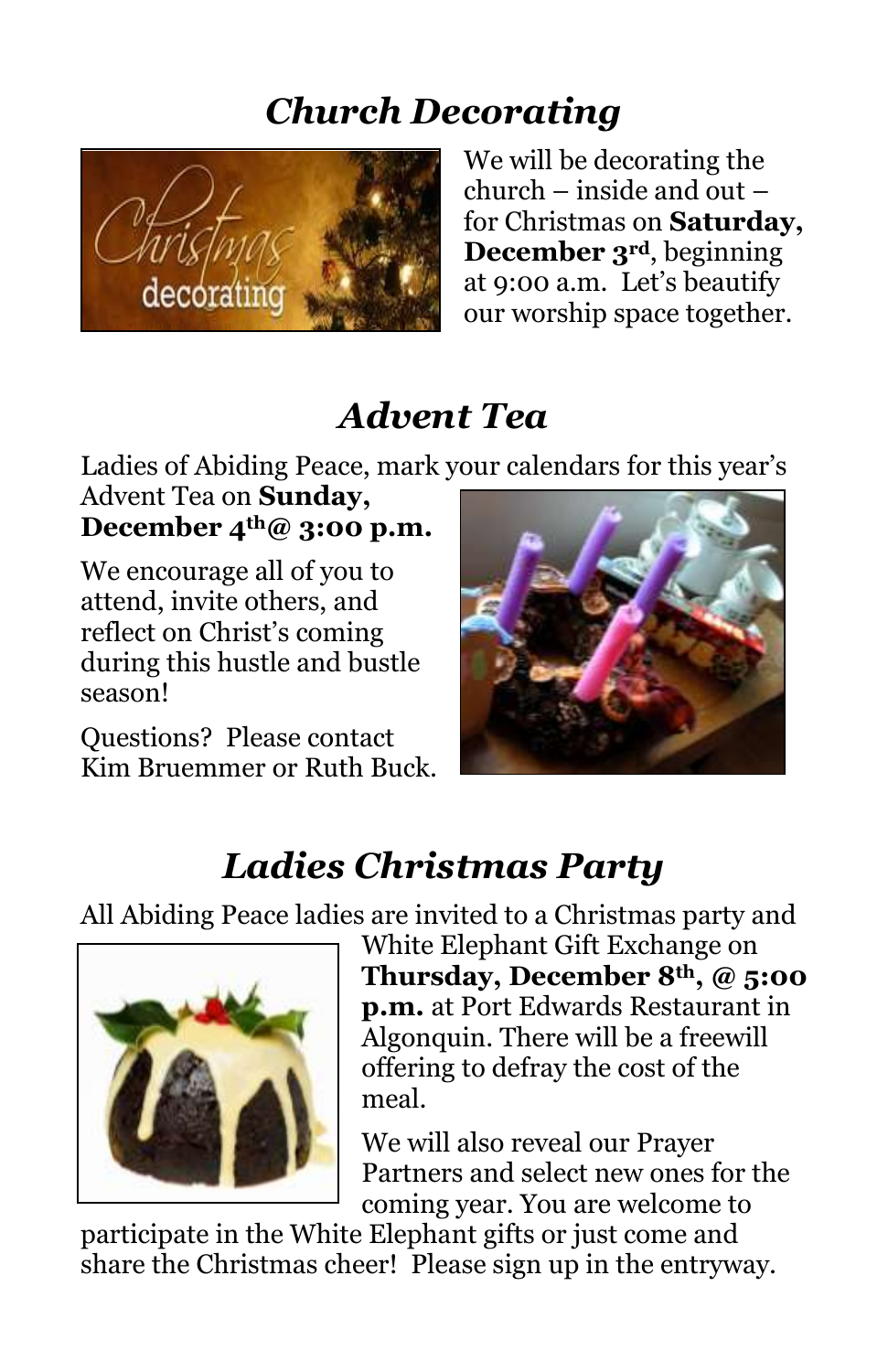#### *Sunday School Christmas Practices*

Two practices have been set up in addition to the work we will be doing on Sunday mornings in preparation for the Children's Christmas Eve Service this year. The first scheduled additional practice will be on **Sunday, December 18th** from 11:30 - 1:00 p.m. - pizza lunch included.



The second one will be on **Thursday, December 22nd** from 6:00 - 7:30 p.m. Please make every effort to have the children here for these important rehearsals. Thank you.

#### *Prayer Partners*



*Ladies!* If you would like to sign up for a Prayer Partner the sheets are in the entryway. You may remember your partner all year in your prayers, and remember your them on special occasions with a card or a small gift if you wish.

## **Christmas Worship at Abiding Peace**

**Saturday, December 24th @ 6:30 p.m**.

Children's Christmas Service

**Sunday, December 25th @ 10:00 a.m.**

Christmas Day Festival Service